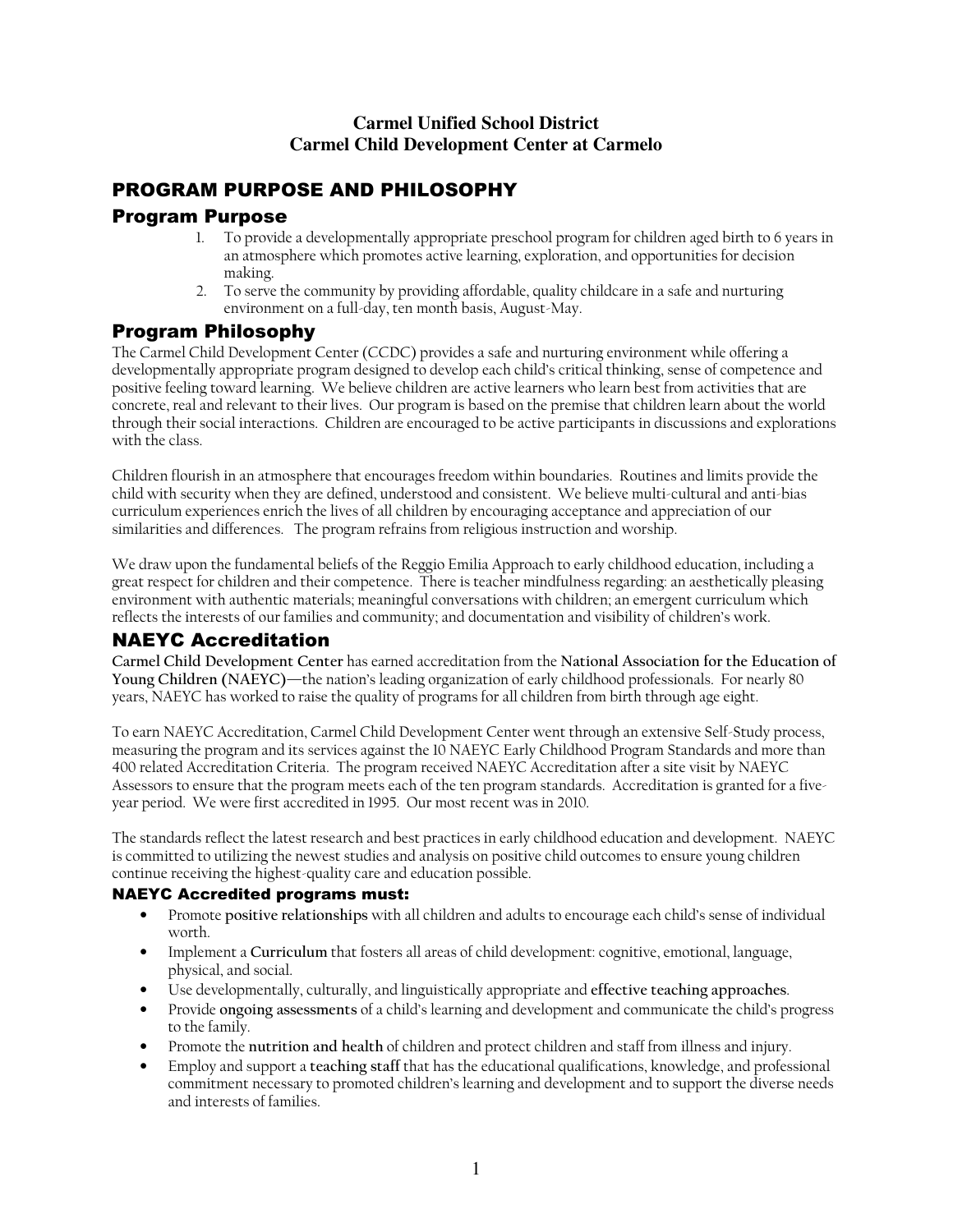- Establish and maintain collaborative relationships with each child's family.
- Establish relationships with and use the resources of the **community** to support achievement of program goals.
- Provide a safe and healthy **physical environment.**
- Implement strong personnel, fiscal, and program management policies so that all children, families, and staff have high-quality experiences.

# Days and Hours of Operation

CCDC is open ten months during the year, following the CUSD School Calendar with four days added at the beginning of the school year. We are open from 7:00 a.m. until 6:00 p.m. daily.

# Contracted Days for the Younger Wing:

If your child attends on the Younger Wing, options for enrolling are: Five days per week; Three days per week (Monday/Wednesday/Friday); or Two days per week (Tuesday/Thursday). You can opt for half days or full days. The half-day program ends promptly at 12:30 p.m.

## Contracted Days on the Older Wing:

If your child is in the Older Wing, their enrollment requires a Monday-Friday half or full day schedule. There are no partial week schedules available on the Older Wing.

Fees: There is a non-refundable annual registration fee of \$100.00 per student. Students with CSPP are exempt from the registration fee. Payment and registration packet for next year are due the third Friday in April, for returning students. **A 30-day notice is required for a change of contract or withdrawal from the program. You are responsible for the appropriate tuition during the 30 days.** 

CSPP:Carmel Unified School District receives state funding to provide free or reduced rate childcare to families whose income and needs meet the eligibility criteria set by the State of California. Children must be at least three years old by December 2nd of the current school year to qualify. Please call the school at 624-8047 for more information.

**Tuition:** Tuition is based on an annual cost depending on your schedule. Please see the rate chart. Payment is divided into ten equal amounts paid over ten months (August through May). In the case of separate households, only one parent will contract for payment of tuition and fees. Payment information will not be given to the other parent. **If your monthly payment is late three times, we reserve the right to cancel your contract.**

**Tuition Due Date:** All tuition is due in advance. You can sign up for courtesy email reminders. Tuition is due on the **25th** of the month before service regardless of whether you receive your email or not. Checks will not be deposited before the 5th of the tuition month. If payments are not received by the 25th of the month, they are considered late, and you will be charged a \$15.00 per child late fee. If the 25<sup>th</sup> falls on a weekend or holiday, payment is due the preceding workday. If payment is not received before the 1st of the month of service, you will be charged an additional \$15.00 late fee, for a total late fee amount of \$30.00 per child. *All due dates and late fees will be strictly enforced.* Past due accounts will be billed after a late fee has been added. You will be charged an additional \$15.00 fee for any balance still payable as of the 10th of the month. *Your contract will be canceled for non-payment of fees or delinquent payments*. Delinquent accounts will be sent to a collection agency. Tuition may be requested early in some months if there are holidays that limit our time available for processing.

Additional Days:Additional days may be added during the year on a space-available basis. Rates are \$70.00 to add a full day and \$50.00 to add a half-day from July 1 through June 30 of the current year. Payment is due in advance.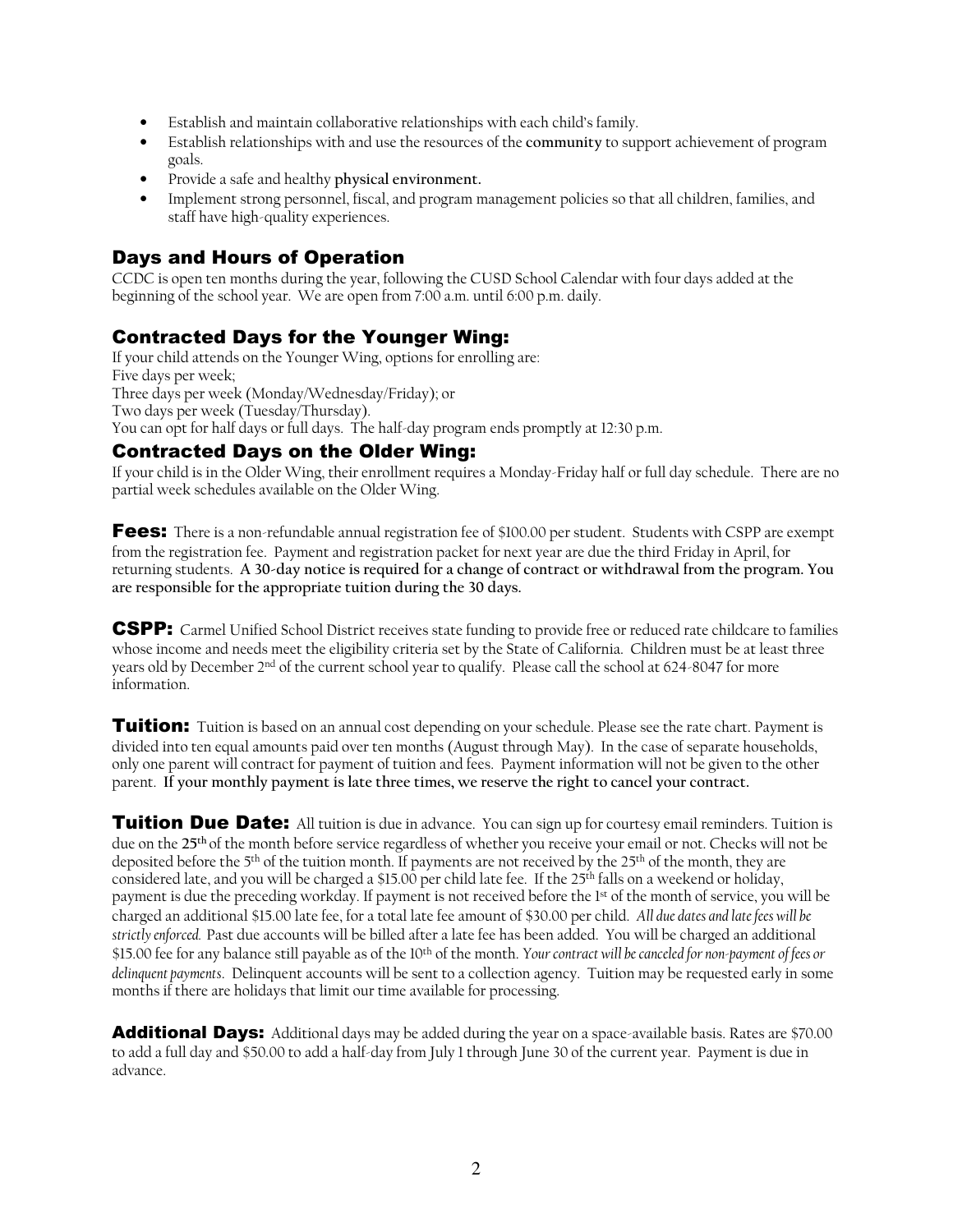Attendance:All children are encouraged to be here by 9:00 a.m. to participate in the morning program. We ask that a call is made to the office at 624-8047 before 9:00 a.m. if your child will not be attending on his/her scheduled day. Please state the specific illness or reason that your child will not be attending. There will be no adjustment in tuition for absences.

**Snacks:** Nutritional snacks are provided to all students in the morning and afternoon.

**Late Pick-up:** The half-day program departure is at 12:30 pm, please plan travel time to arrive by 12:15 to allow for unforeseeable traffic delays. This habit will also give your child time to finish what they are doing and depart on time. For half-day program a late fee of \$25.00 will be charged if your child is not signed out by 12:30 pm, even if you are on the premises. If your child is picked up after 12:45 you will be assessed a full afternoon fee. The full-day program ends at 6:00 pm. please plan travel time to arrive by 5:45 to allow for unforeseeable traffic delays. Doing this will also give your child time to finish what they are doing and depart on time.

If your child is here past 6:00 p.m., we will do the following: 1) Call your home, 2) Call your work, 3) Call emergency # listed on the child's card, 4) Call the Monterey County Sheriff's Department. If a parent is late three times, the child may be dropped from the program. Late fees are as follows: \$25.00 for pick-up between 6:01 pm to 6:14 pm; \$45.00 for pick-up between 6:15 pm to 6:29 pm; and \$65.00 for pick-up after 6:29 pm.

Refund Policy: There will be no credits, trading of days, or refunds for days your child is not in attendance. This includes days you take off for illness, family vacations, days we are closed due to the forces of nature, etc.

**Returned Check:** A service charge of \$25.00 will be billed for a returned check. You must pay for the returned check and fee by money order. After a second returned check, all future payments must be paid by certified check or money order. This is a CUSD policy, and no exceptions will be made.

**Changing of Contract:** If you request to change your contracted days a 30-day notice is required. Rates and terms are subject to change if the school calendar is changed or an error is discovered. We will give you a 30-day notice if rates are to be increased.

- No optional or supplementary services are offered.
- Department of Social Services Licensing has the right to interview children and staff and review all files at any time.
- District programs and activities shall be free from discrimination based on gender, sex, race, color, religion, ancestry, national origin, ethnic group identification, marital or parental status, physical or mental disability, sexual orientation or the perception of one or more of such characteristics.
- This program refrains from religious instruction or worship.
- We welcome the enrollment of children with exceptional needs.
- We have an open door policy and encourage parents to arrange with teachers to participate in the daily activities whenever possible.
- A variety of records are maintained on children enrolled in Child Development Center programs; developmental profiles, health information, etc. Parents are advised that either parent may request a parent conference to review her/his child's records. However, records related to the parent's eligibility and support services provided to the parent, such as sign-in sheets, record of payment, information gathered to determine eligibility for a subsidy, or social service referrals will not be released to the non-contracted parent unless requested by a valid subpoena.

Appropriate Conduct:We always strive to maintain a warm, nurturing environment in which children feel welcome, comfortable, and have the opportunity to see adults modeling appropriate behavior. Accordingly, all parents on the premises or participating in any program activities must engage in proper conduct on the premises and our program, including but not limited to, requiring parents to leave the premises in the event of inappropriate behavior.

**Confidentiality of Records:** A variety of records are maintained on children enrolled in Child Development Center programs; developmental profiles, health information, etc. Parents are advised that either parent may request a parent conference to review her/his child's records. However, records related to the parent's eligibility and support services provided to the parent, such as sign-in sheets, a record of payment, information gathered to determine eligibility for a subsidy, or social service referrals will not be released to the non-contracted parent unless requested by a valid subpoena. Furthermore, all confidential records may be shared with CUSD personnel only and will not be shared with outside agencies or individuals without consent from legal parents/guardians.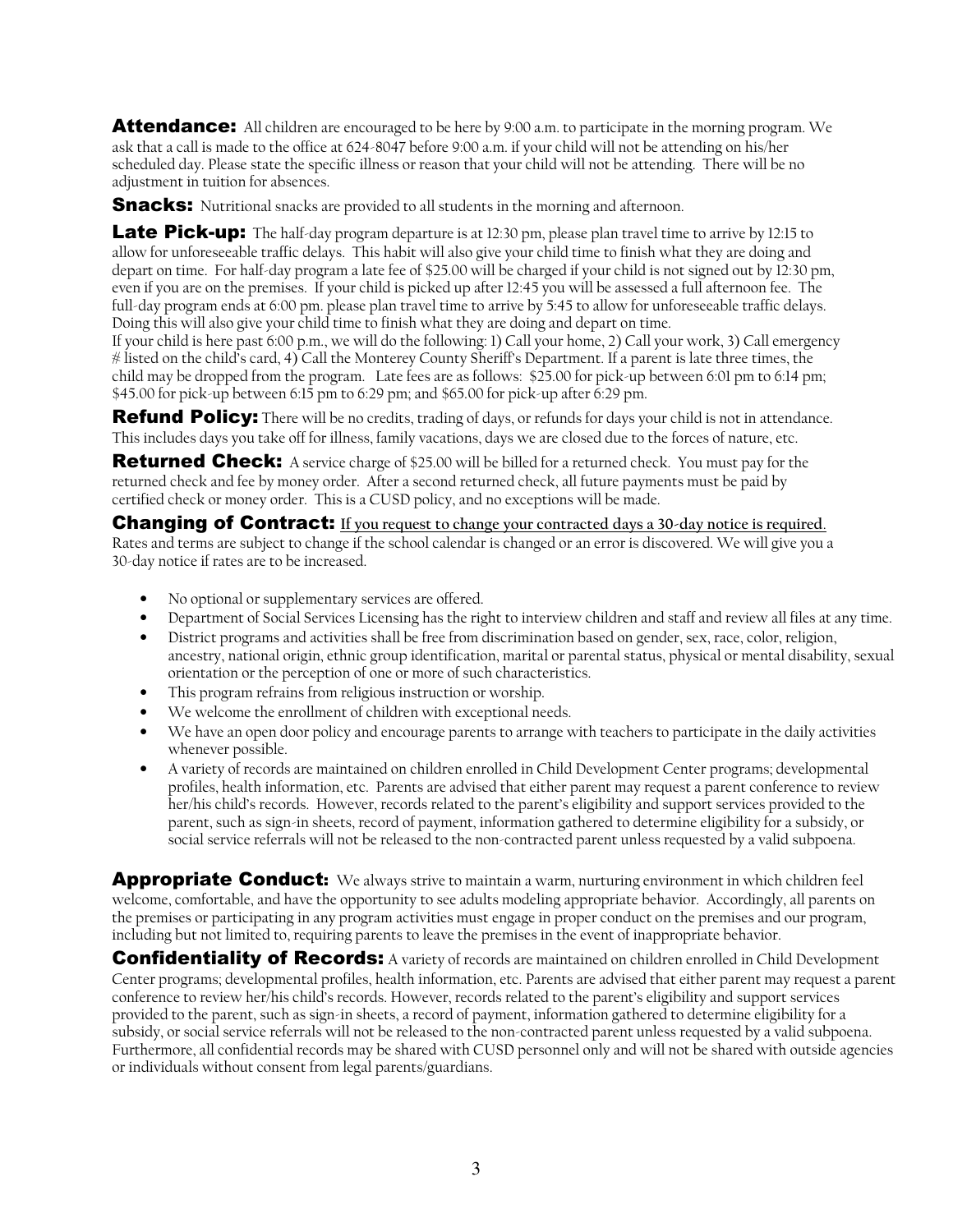# Statement of Confidentiality

We shall maintain confidentiality and shall respect the family's right to privacy, refraining from disclosure of confidential information and intrusion into family life. Although the content of the file is confidential, it is immediately available to administrators or teaching staff who have consent from a parent or legal guardian for access to records, the child's parents or legal guardian, and regulatory authorities.

# Cancellation Policy

**If you must withdraw your child during the school year, a 30-day written notice is required. You will be financially responsible for any tuition due during the 30 days.** Occasionally disenrollment occurs when a parent's or child's needs cannot be met. We reserve the right to dis-enroll any child who presents a risk to the health or safety of other children or staff, or any child whose needs cannot be met in our program. Refusal or inability to follow our policies may also result in disenrollment.

# OPERATIONAL POLICIES

# Arrival and Departure

The person who delivers your child to school or picks your child up from school must come into the classroom and sign the official log, this is a licensing regulation and is for your child's safety. The person delivering your child must also make contact with a teacher before leaving. Likewise, the person picking your child up must inform a teacher of their departure in addition to signing out on the log. Persons dropping off and picking up children must use a complete signature on the log. Final departure times are 12:30 and 6:00. Please arrive at least 10 minutes before ensure a timely departure.

The official log is extremely important; please do not forget to sign your child in and out each day. This log is NOT for children to sign or write on. Check in with a teacher verbally before signing in and out your child. A teacher needs to have an accurate record of how many and which children are present at any time in case of emergency. The same teacher who greeted your child in the morning may not be present in the late afternoon. If any child is not signed out, the teacher must ask, search or somehow determine whether he/she has indeed gone home safely.

# Site Visit

Site Visits include a tour of the facility, an introduction to available staff, a brief observation time in the child's classroom, a discussion about admission requirements (paperwork, financial, and program) and a review of policies and procedures.

# Behavioral Standards

Listed below are some rules regarding safety and property for preschool children. Our goal at Carmelo is to help children understand how their behavior contributes to the formation of relationships with teachers and classmates, their ability to solve problems, and to experience success at school. It is the task of the teachers to teach children appropriate social behavior at school. The teachers may access support from the school district's school psychologist when necessary.

## **Safety**

- Rules for a safe school experience include:
- Children are expected to transition through daily routines cooperatively.
- Children will be expected to rest quietly during nap time.
- Children are expected to follow the directions provided by a teacher.
	- Example: "Walk in the classroom," "Keep the paint at the easel."
- Children are expected to touch teachers and classmates in a gentle, respectful manner.
- On-going incidents of physical acts that inflict harm on others may result in observations by and consultation with the school district psychologist to develop a positive behavior plan.
- Children are expected to use language that is respectful to others.
- On-going use of language that is considered vulgar, hurtful, or inappropriate, may result in observations by and consultation with the school district psychologist to develop a positive behavior plan.

# Property

All classroom materials and personal property are to be respected and handled with care. If a child uses materials in a destructive or inappropriate manner, he/she may lose the privilege of using the materials and be directed to choose a different activity.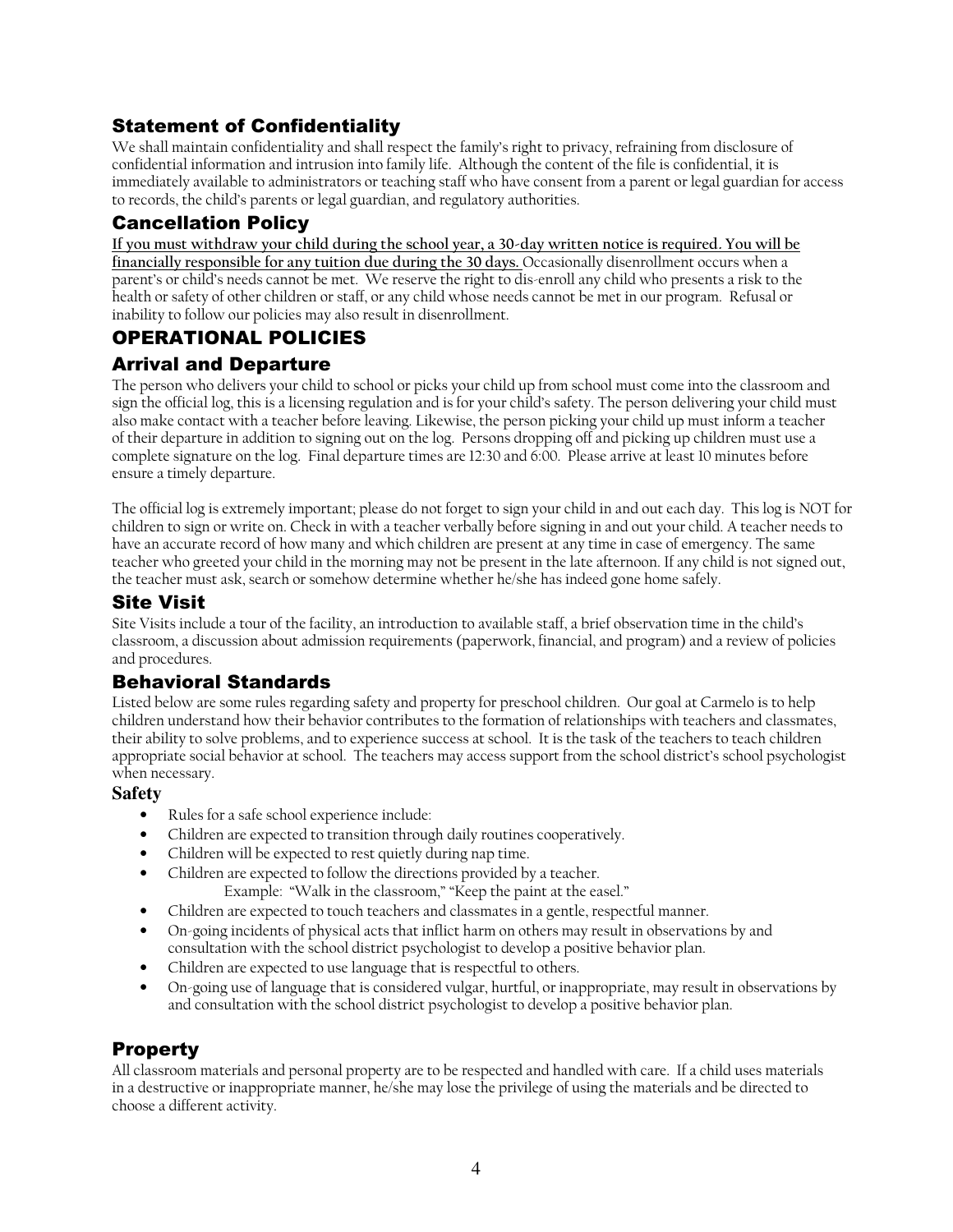# Late Pickup Policy

Any child who is left at any Carmel Unified School District Child Development Program beyond 6:00 p.m. (12:30 p.m. for half-day children) will be considered **LATE.** The half-day program ends at 12:30 pm. For half-day program a late fee of \$25.00 will be charged if your child is not signed out by 12:30 pm, even if you are on the premises. If your child is picked up after 12:45 you will be assessed a full afternoon fee.

If your child is here past 6:00 p.m., we will follow the procedure listed below.

- 1. Call your home.
- 2. Call your work.
- 3. Call the individuals listed as emergency numbers on your child's card.
- 4. Call the Monterey County Sheriff's Department.
- 5. The following **LATE FEES** will apply to cover staff overtime costs:

| 6:01 – 6:14 p.m. (12:31 for half-day)               | \$25.00 |
|-----------------------------------------------------|---------|
| $6:15 - 6:29$ p.m.                                  | \$45.00 |
| After 6:30 p.m. Call the sheriff and charge \$65.00 |         |

**IF A PARENT/GUARDIAN IS LATE 3 TIMES, THE CHILD WILL BE DROPPED FROM THE PROGRAM.** 

Parents/Guardians must sign (electronically via Infosnap) that they have read the **Late Policy** and agreed to its terms. Parents/Guardians are responsible for informing anyone (i.e., ex-spouses, family members, babysitters, etc.) who might be picking their child up from school about the **Late Policy** and the seriousness of its consequences.

## Outdoor Policy

Outdoor play is an essential part of our daily curriculum, as weather permits. It is important for parents to provide the appropriate clothing, shoes, and outerwear for the weather conditions.

Children should wear clothing that is dry and layered for warmth in cold weather. In warm weather, children often participate in water play activities outside. There are both shady and sunny areas of the playground. Children are also encouraged to get plenty of drinks to replenish body fluids. Parents are encouraged to provide sunscreen or sunblock with UVB and UVA protection of SPF 15 or higher to apply to exposed skin. Parents apply sunscreen before children arrive at school. Teachers will reapply as needed (only with written parental permission to do so) on hot, sunny days in the afternoons.

## Health Policy

In the school environment where there are many children, illnesses can be easily transmitted from child to child. While we want children to attend school as consistently as possible, it is extremely important to avoid exposing classmates and staff to infectious illnesses. For some of our students and staff with chronic medical conditions, a common illness can cause serious complications.

Teachers are required to do a brief health inspection of each child daily upon arrival. Children who show signs of illness or infection will not be admitted for the day. Parents must come immediately or make arrangements for the child to be picked up if he/she becomes ill during the day.

**Please keep your child home if he/she has any of these symptoms:** 

- **Fever of 100.0 degrees or above (without the use of fever-reducing medication).**
- **Nasal discharge** that is profuse
- **Pink eye (**inflamed red eyes or any eye discharge)
- **Any skin rash,** unless diagnosed as non-infectious by a doctor
- **Sores of any kind,** unless they can be covered with a bandage
- **Diarrhea or vomiting** within a 24-hour period regardless of cause/frequency
- **Head lice the** child may return after treatment, if completely free **of lice and nits**.
- **The first 24 hours on an ANTIBIOTIC** for any reason
- **Relentless Coughing**

**All children must be free of these symptoms for at least 24 hours before returning to school.**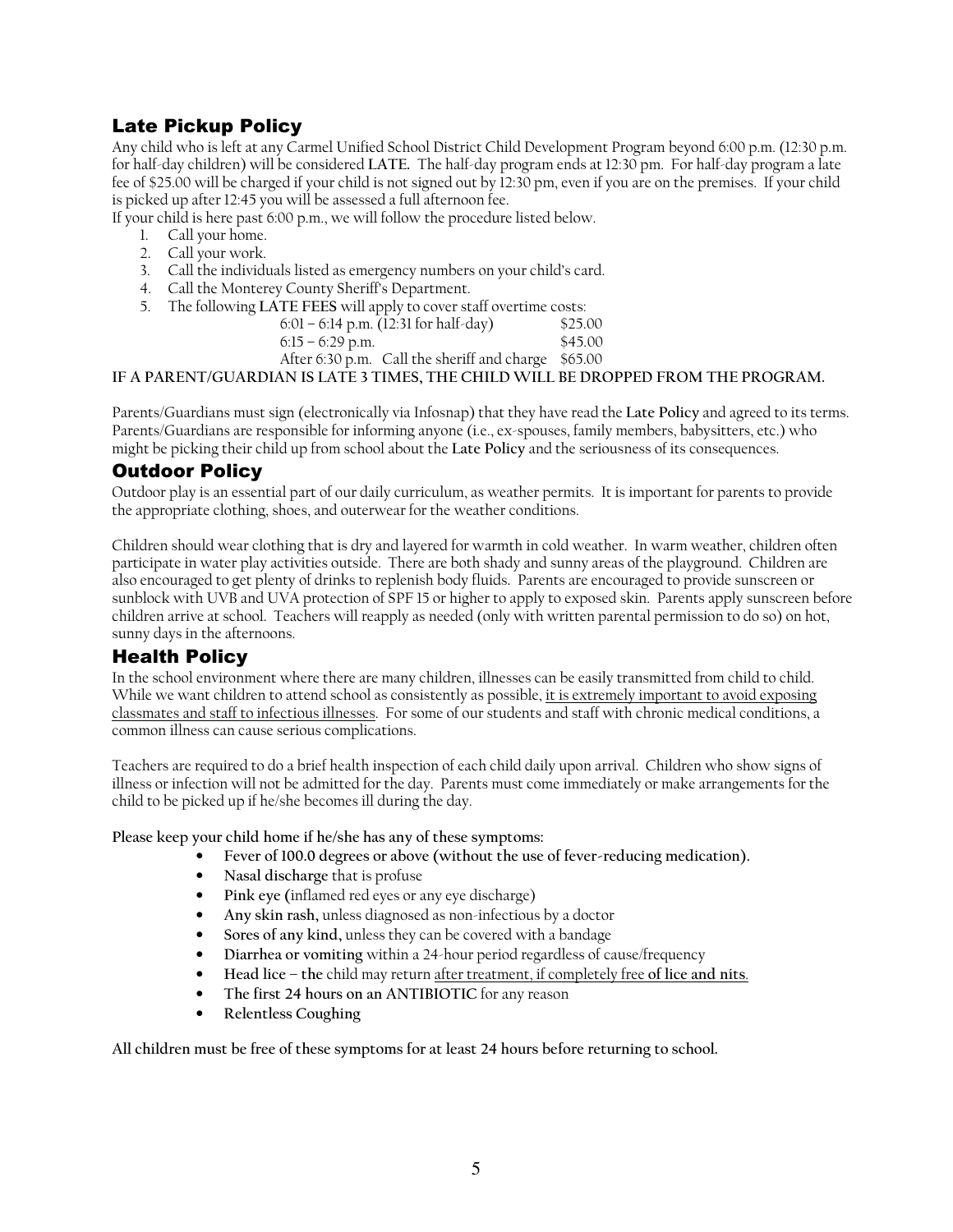If you or your child contracts a **communicable disease** such as **chicken pox, scabies, ringworm, strep throat, pink eye (conjunctivitis), head lice, fifth disease, etc.**, please contact Carmelo as soon as possible, so that other parents may be notified about the exposure.

**When your child is at school**, it is the role of the teacher to decide whether your child's illness and need for care are more significant than can be provided without compromising the health and safety of the other children.

**Parents must come immediately or make arrangements for their child to be picked up within one hour after notification if he/she becomes ill, with any of the following symptoms, during the day:** 

- **Fever of 100.0 degrees or above (without the use of fever-reducing medication).**
- **Nasal discharge** that is profuse
- **Pink eye (**inflamed red eyes or any eye discharge)
- **Any skin rash,** unless diagnosed as non-infectious by a doctor
- **Sores of any kind,** unless they can be covered with a bandage
- **Diarrhea or vomiting** within a 24-hour period regardless of cause/frequency
- **Head lice the** child may return after treatment, if completely free **of lice and nits**.
- **The first 24 hours on an ANTIBIOTIC** for any reason
- **Relentless Coughing**

Children who are ill may wait in the office until they can be picked up. A comfortable, supervised space will be made available for them. However, we are not licensed or equipped to treat children who are ill. **Child Protective Services may be called if an ill child is left at school for a second time, for more than one hour.**

## Health Services

The implementation and coordination of Health Services is the responsibility of our District Health Specialist, **Amy Hurst, RN** who works under the supervision of the school district office in collaboration with site administrators.

At CCDC the duties of the Health Specialist include making routine visits to our campus and providing health appraisals and counseling when necessary. Should health or developmental concern arise, parents will be notified and encouraged to meet with the Health Specialist.

## Nut Free Campus

**There are students enrolled at Carmelo School that have a life-threatening allergic reaction to peanuts and other nuts. It is extremely important that these children do not eat nuts or anything made with nuts.** This means that all classrooms at Carmelo, including the Infant Room, Co-op, TK, and Office areas will need to be restricted nut areas.

**Since student safety is our highest priority,** we are asking you not to send any food to school with peanuts, peanut butter or any other foods made with nuts/nut products of any kind. **If your child eats any nuts or nut products just before school, please be sure your child thoroughly washes his/her hands before coming to school.** 

**Tree nut proteins may be found in cereals, baked goods, crackers, cookies, candy, chocolates, energy bars, chili, African, Asian(especially Chinese, Indian, Indonesian, Thai, and Vietnamese), and Mexican dishes. Thank you for your cooperation in making the school environment safe for everyone.** 

## Emergencies

You will be asked to fill out an Emergency Card as part of your Pre-Registration packet. This card is kept in a special box in the office, and the staff will use it when necessary to notify you in an emergency. Please take the time to fill out both sides of the card thoroughly. On the Emergency Card, you must list other adults we can notify in case of an emergency, as well as any other adults who are authorized to pick your child up from school. No child will be released to a person who is not authorized on the Emergency Card. If you change physicians, phone number(s) or individuals to contact in an emergency it is essential that you notify the CCDC secretary so that she can update the card. We have each family fill out a new Emergency Card at the beginning of each new school year to ensure that we have current information.

CCDC has regular fire and earthquake drills throughout the year. We have teacher representatives on the school district's Emergency Preparedness Committee, and our staff has CPR and First Aid training every two years.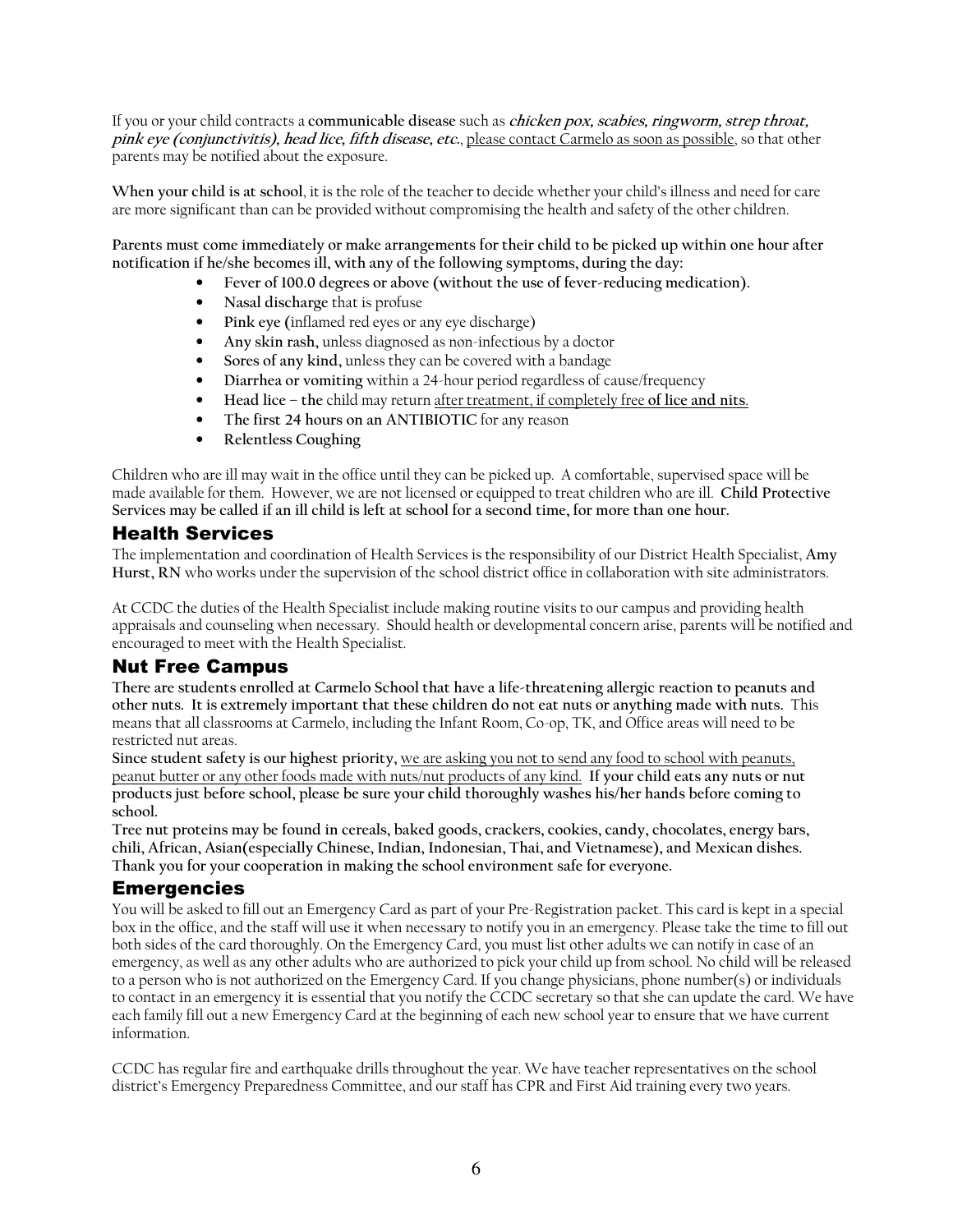# Clothing

Children should wear comfortable, washable play clothes to school. They must always wear shoes and at least one outer layer. They participate in a wide variety of activities at CCDC and often get dirty and/or wet. Please make sure all clothing, including jackets and sweaters, are **well marked** with your child's name.

Each child needs an extra set of clothes at school **each day.** The temperature can change dramatically throughout the day, so shorts, a bathing suit, sweatpants and a sweatshirt can all be necessary for one day at school. With water play activities and ongoing toilet training, it is essential to make sure your child has an extra pair of underwear and pants at school also.

# Toys from Home

Please do not have your child bring toys from home unless it is your child's special sharing day (of which you will be informed). Toys from home often get lost, broken or fought over.

# Parent Communication

Communication between parents, teachers and other staff members is critically important to all of us at CCDC. As discussed in the "Parent Involvement" section of this handbook, we have many formal channels of communication in place; Our website on carmelunified.org, classroom documentation, children's portfolios, "What We Did Today" pages on the daily log sheets. As well as, Parent/ Teacher Conferences in the fall and spring, monthly newsletters, our Back-to-School-Night, and the periodic e-mails. Being conscientious of the environment, we have implemented the procedure of sending Parent Notifications, Newsletters, etc. via email and putting a copy on top of the sign in sheets for everyone to see. You have the option of receiving paper copies of the notices; please see the form in our Registration Packet.

Of even greater importance are the daily communication parents and teachers have as their children arrive and depart. The CCDC teachers are in partnership with parents to help promote each child's development and to consistently seek opportunities to discuss the many and various child-rearing issues as they arise. Teachers solicit support, suggestions, and feedback from parents and encourage parents to do the same with them. Teachers and families work together to help children participate successfully in the early childhood setting when professional values and practices differ from family values and practices. Parents may request a parent/teacher conference at any time, and teachers are available for phone conversations during naptime in the afternoons.

## Transitions

Transitions can be stressful as well as exciting for all of us. Parents and young children experience many transitions as they enter and move through preschool and then go on to kindergarten at the elementary school. We are particularly sensitive to the needs of young children as they make these transitions.

We encourage parents to have their children visit Carmelo School before they begin. We provide an excellent NAEYC booklet entitled "So Many Goodbyes" to incoming families. Please ask you teacher for a copy. It gives many suggestions for easing the transition into preschool and childcare for parents and young children. Parents may wish to stay in the classroom for a declining amount of time each day for the first few days or even weeks.

As children move from one classroom to another the teachers will meet, oftentimes with parents, to review the child's developmental portfolio and share important information about the child. In the last few months of a school year the children meet the teacher and visit the older classrooms to which they will be going with their parents at Open House. In the spring we disperse information about the kindergarten programs in the district and when they will have their "Transition to Kindergarten" parent meetings. We pass on each child's developmental assessment to the kindergarten teachers.

# Birthdays

Birthdays are joyous celebrations and are greatly anticipated by each child. The teachers enjoy classroom celebrations, so please contact your child's teacher to set up the best time for a classroom celebration. Talk to your child about what type of treat he/she would like to bring to share. Some alternatives to cake and cupcakes are muffins, frozen yogurt push-ups, go-gurts, and frozen juice bars. It's a good idea to have your child participate actively in selecting or making the birthday treat. Another alternative is to have the children decorate the treat or special napkin here at school.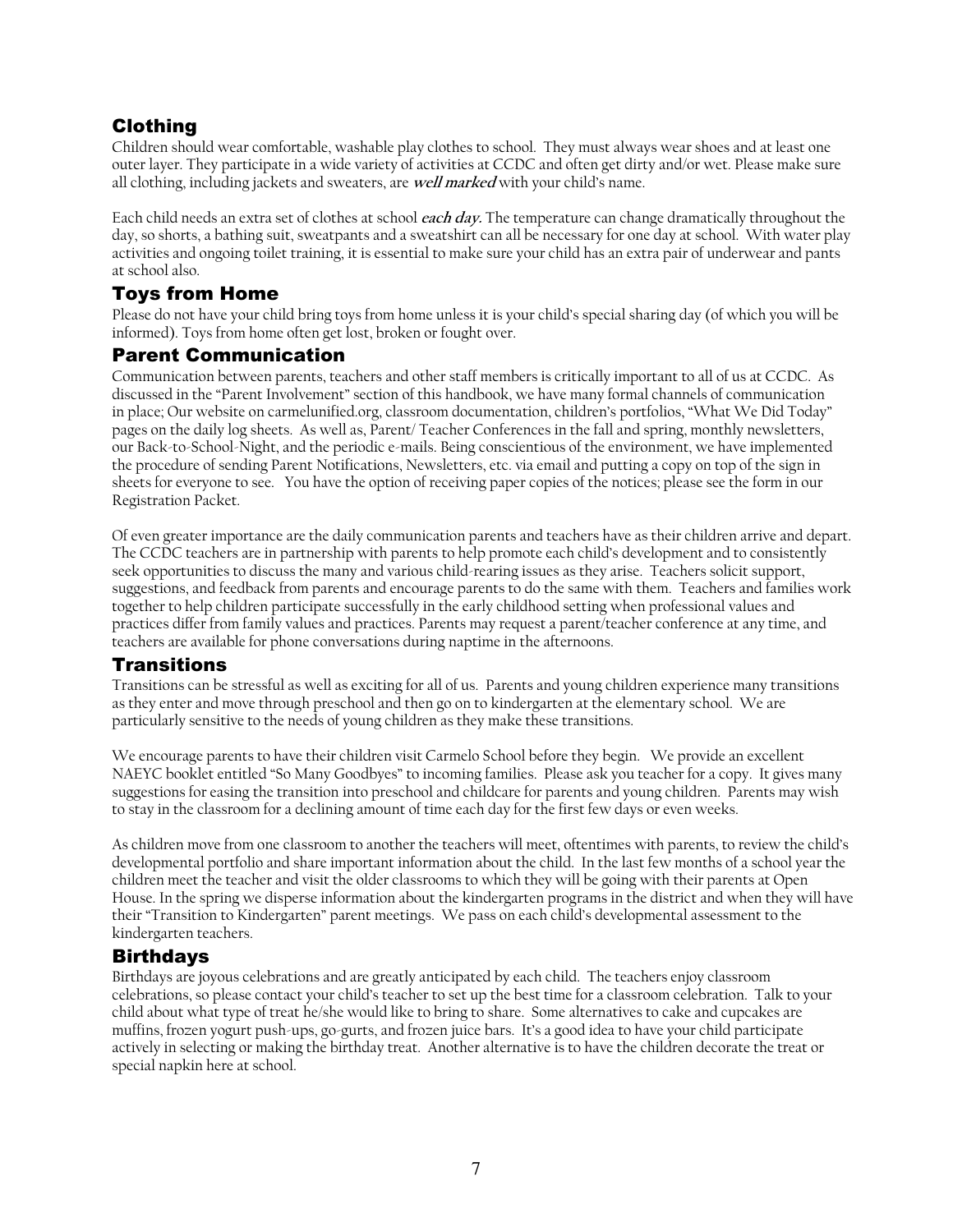Some families donate to the Carmelo Parent Organization Family Fund in honor of their child's birthday. Or you may donate a book in your child's name to the school. This is a greatly appreciated donation and adds to the birthday celebration both on the actual day and forever after. We will have a sticker with your child's name on it put on the inside cover.

**If you are having a party at home, please do not put invitations in the cubbies, our student directory lists mailing addresses, emails, and phone numbers will be available in the office.** 

## Nutrition/Lunch

We serve a mid-morning and mid-afternoon snack each day. Children and teachers eat together at the picnic tables or inside the classroom. It provides an opportunity for conversation in a relaxed atmosphere while sharing nutritious food. The food groups are all represented in the various snacks throughout the day and week. Sometimes snack involves a cooking project.

Most children bring their own lunch to school however; a hot lunch may be purchased through CUSD for \$4.00. **Lunches must be ordered by 9:00am.** Free or reduced-price school district lunches are available for families who qualify on the state eligibility income schedule. Applications can be obtained from the CCDC secretary. All food brought from home should be labeled with the child's name. Please use ice packs to keep any lunch items cool, as lunches are stored in the children's cubbies.

At lunch time, children and teachers eat together. This provides another occasion for teachers to engage children in conversation. Food is not shared. We stress that Mom or Dad pack the lunch they want their own child to eat. It is a good idea to keep lunch fairly small. Please avoid sweetened foods and beverages.

Starting your kids off right by packing school lunches with nutritious foods that taste good will help them to establish healthy eating habits for life. Information on USDA's guidelines and serving sizes are available upon request.

## Nap/rest time

All children in the program, who attend full days, are given the opportunity to nap after lunch from about 1:00 until 3:00. Preschool children really need this rest time to help them relax and unwind from their busy morning schedule. This quiet time enables them to have a more positive afternoon and be a happier child at home with you at the end of the day. Restful music is played during naptime, and a staff member will give back rubs to the resting children. Bring a small stuffed animal, pillow and a blanket for nap.

# Field Trips

CCDC takes a variety of field trips that greatly enhance our program. Many of these are walking trips. Some of the classes take nature walks through the neighboring fields and to the riverbed. Preschool classes sometimes take trips on a CUSD school bus. Safety precautions that will be used to safeguard the children on trips include having a cell phone accessible to call for help whenever necessary while on the trip, having first-aid supplies on the trip, having all children's emergency information, and having alternate transportation arrangements if there is a problem with the transportation vehicles during the trip.

Field trip dates are noted on our Website and on our monthly classroom calendar. Field trip permission/waiver forms must be signed before every field trip on a school bus. Parents are encouraged to join in any or all field trips. Extra adults are always needed, and it makes the trip especially meaningful for your own child.

## Parking

Please note our **5 M.P.H. speed limit sign** posted at the entrance to our parking lot. Remember to drive in slowly and pull out carefully.**The parking spots along the grass closest to the front of the school are reserved for you so that you don't have to walk your children across the parking lot. Always hold your child's hand when going to and coming from your car. Please don't let him/her run ahead of you. He/she might inadvertently run in back of a car that is starting to back out. If you will be standing in or by the parking lot talking with other adults please either hold your child's hand or make sure he/she is already seated safely in the car with the doors closed. Please make sure the GATE is latched behind you. Please do not teach your child to open the gates. Only adults should open gates and doors. There is also parking available in the back of our school. This lot is accessed off of Schulte Road, turn in at Carmel Valley High School and drive through to the back of our school.** 

**Your child's safety is our number one concern so please take extra care as you come and go at CCDC.**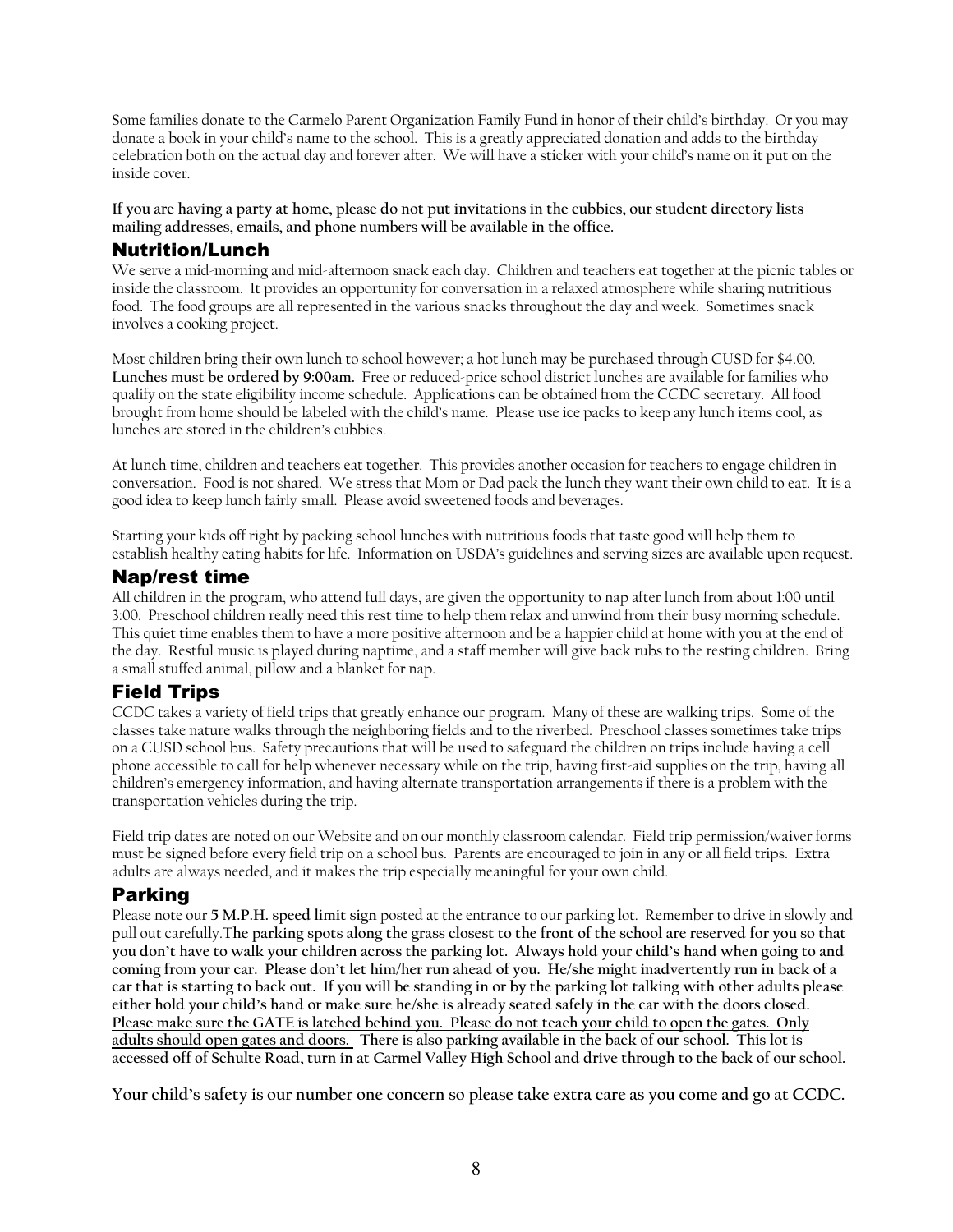# Classroom Hours

While Carmelo is open from 7:00am to 6:00pm, classrooms and play structures which are not being supervised by Carmelo Staff will be off-limits to students and families. We appreciate your support and commitment in ensuring our facilities are safe and secure.

## Grievance Procedure

If a parent has a concern or problem of any type with the program, environment, philosophy or related issues, it is vital that it be discussed and resolved to the satisfaction of all parties.

- a. Parents should first address their concern to their child's teacher.
- b. If the concern is not resolved by the teachers or does not relate to the teachers' responsibility, the parent should voice that concern to the Child Development Director, Laura Dunn.
- c. If the concern is not resolved by the Director, the parent should contact the Program Administrator, at the District Office, 624-1546 x2010

## Staff

All members of the CCDC staff are Carmel Unified School District employees. The CCDC staff consists of:

#### **CCDC Site Director:**

Laura Dunn

#### **CCDC Teachers:**

Kerry Clausen Theresa Curatolo Holly DeStefano Sarah Maloney Lisa Mowry Angie Schauer

# **CCDC Instructional Aides**

 Lorraine Saulovich Talia Elazar Janelle Sullivan

**Administrative Secretary:** Stacie Crane **Custodian:** Salesi Tongamana

Samantha Demers<br>Susanne Libby Jenelle Peterson<br>Molly Stafford Gina Wolcott

**Bookkeeper:** Marie Dart Newell

The CCDC teachers are all trained Early Childhood Education professionals. They are experienced, creative, and caring teachers who listen to parent goals for their children and are respectful of cultural and family differences. Each group of children will be assigned a teacher who will have primary responsibility for working with that group. This allows the teachers to provide ongoing personal contact, meaningful learning activities, supervision, and immediate care as needed.

All Staff members are fingerprinted and checked for a criminal background as required by law. All teachers and support staff are legally mandated child abuse reporters. If a staff member reasonably suspects that a child is the victim of child abuse or neglect, he/she is required by law to report it.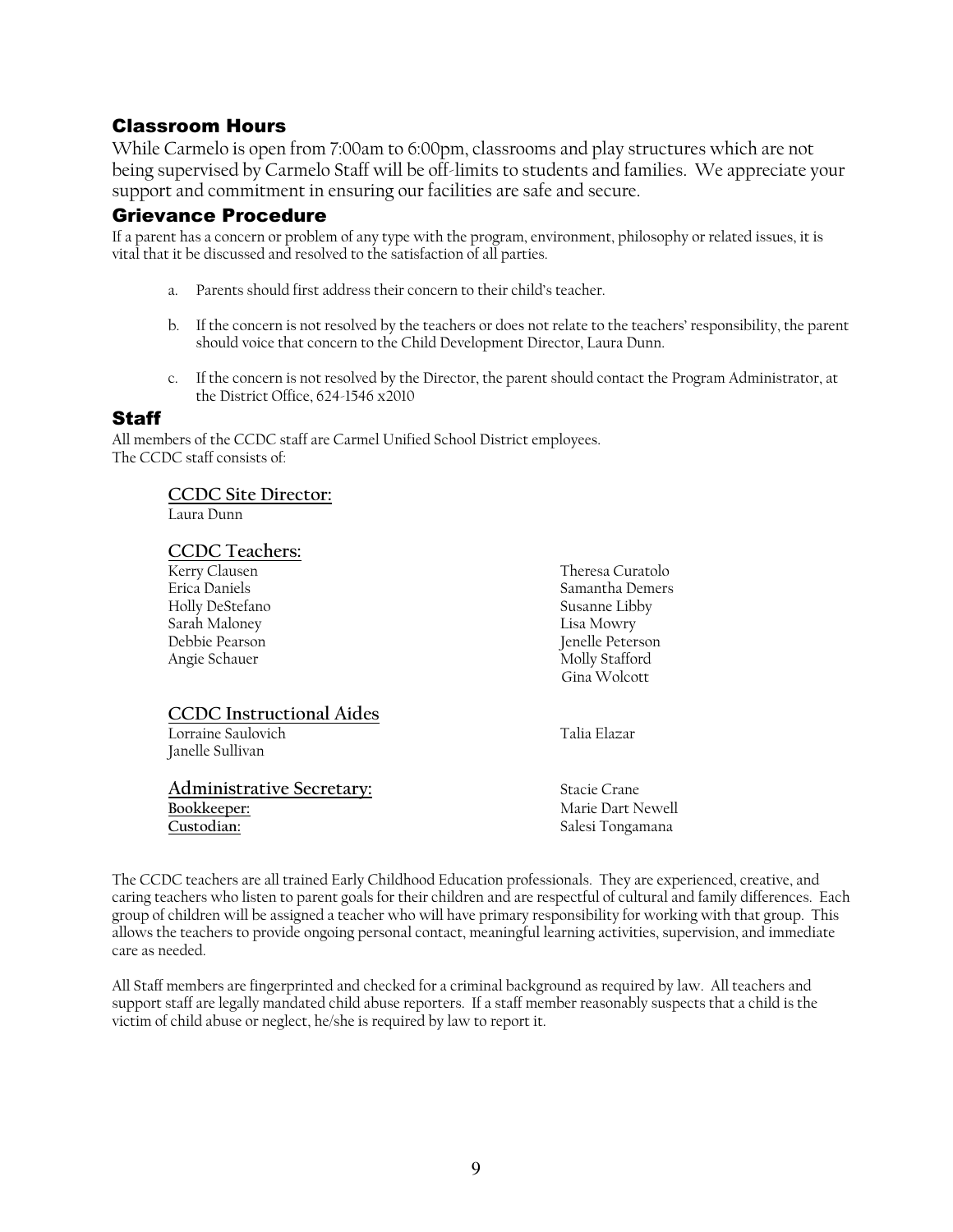# Carmel Child Development Center Frameworks and Curriculum

**The California Department of Education (CDE),** Early Education and Support Division (EESD), has established the Desired Results System to improve program quality in early care and education programs across the state and align curriculum with Common Core. The Desired Results System consists of 6 Desired Results, program standards and assessment tools. The assessment tools consist of a developmental profile (DRDP) to measure children's progress towards the Desired Results, an environment rating scale (ECERS) to assess the learning environment, and a family survey to assess family's progress towards the Desired Results for Families. The CDE published and requires programs to base curriculum upon the CA Preschool Learning Foundations and CA Preschool Curriculum Framework to assure program quality. All state preschools use the Desired Results System.

**National Association for the Education of Young Children (NAEYC)** – the nation's leading organization of early childhood professionals. Carmel Child Development Center went through an extensive Self-Study process, measuring the program and its services against the 10 NAEYC Early Childhood Program Standards and more than 400 related Accreditation Criteria. The current accreditation marks the fifth consecutive achievement of NAEYC accreditation for Carmel Child Development Center. This term they achieved an average score for the ten standards of 99%. These marks place the Carmel Child Development Center among the top in the nation.

**The Teaching Pyramid** approach provides a systematic framework that promotes social and emotional development, provides support for children's appropriate behavior, prevents challenging behavior, and addresses problematic behavior. The WestEd Center for Child and Family Studies offers comprehensive professional development packages for infant/toddler, preschool, and early elementary educators. WestEd's Teaching Pyramid is based on evidence-based practice originally developed by the Center on the Social Emotional Foundations in Early Learning (CSEFEL), authorized by California Department of Education (CDE), and aligned with California's Early Learning and Development System.

**Tools of the Mind curriculum** focuses on the development of Self-Regulation skills in preschool age students. It teaches proactive, positive classroom management techniques, mathematics and science activities, literacy development, and developing and sustaining mature make believe play for preschool aged students.

**Reggio Emilia** philosophy as a professional learning community supports one another as we examine and reflect on the reciprocity between theory and daily practice in the classroom. We incorporate last year's staff development focus into daily practice. Our teaching is intentional and based in documentation. The philosophy is rooted in the pedagogy of listening, the umbrella under which we teach respect and recognition of children's competence. We understand that children learn from their interactions with adults, peers, and materials, thus they have the right to access opportunities to do so. We value meaningful conversations which promote critical thinking skills; openended questions; "wonder out loud".

#### Student Assessments

Teachers use the "Desired Results Developmental Profile" (DRDP) as an on-going assessment tool. This developmentally appropriate tool has been developed by the Child Development Division of the California Department of Education. Assessments support children's learning, using a variety of methods such as observations, anecdotal notes, photos, work samples, and rating scales which are collected in a portfolio. Assessments obtain information on all areas of children's development and learning, including cognitive skills, language, social-emotional development, approaches to learning, health, and physical development (including self-help skills). The variety of assessment methods are sensitive to and informed by family culture, experiences, children's abilities and disabilities, and home language; are meaningful and accurate; and are used in setting familiar to the children. The first assessment is completed within 60 calendar days of enrollment and every 6 months thereafter.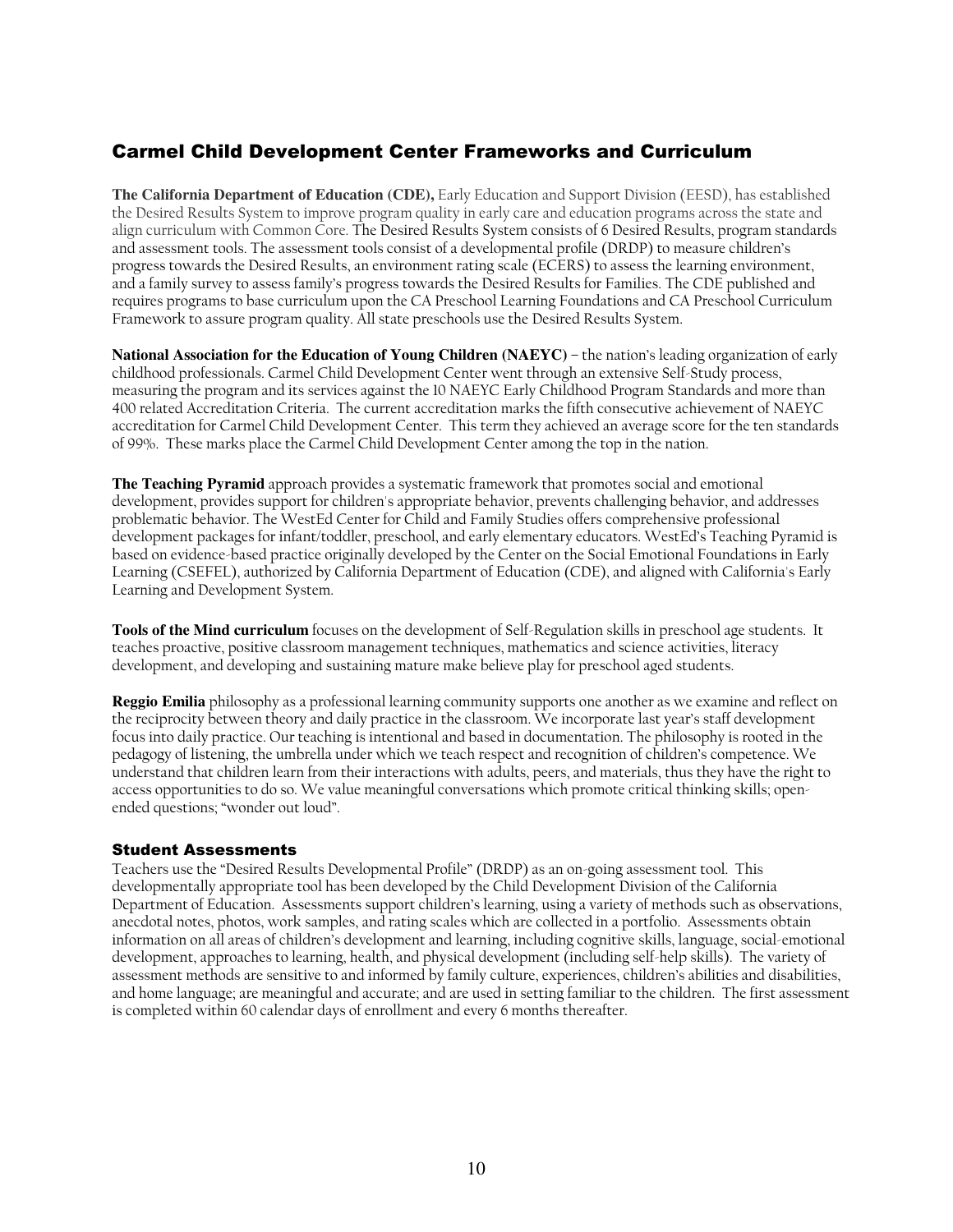#### Five fundamental purposes of appropriate assessment practices for young children are:

- 1. To provide teachers feedback on their teaching practices and to help teachers plan developmentally appropriate curriculum and environment for their students.
- 2. To document children's growing competencies, interests and needs.
- 3. To help parents understand their children's developing skills and abilities, and to guide parents in providing experiences that will most effectively supplement teachers' efforts.
- 4. To arrange for developmental screening and referral for diagnostic assessment when indicated.
- 5. To plan program improvements.

In addition to the DRDP, teachers in the 4-year-old wing assess the students in pre-literacy skill development. Three benchmark assessments are completed in September, December, and March.

Parent/Teacher conferences with written reports are offered twice a year, October and April. At that time, teachers share the portfolios with parents and the assessment process.

# Anti-Bias Philosophy and Education

The fundamentals of our anti-bias philosophy and goals of our anti-bias education are:

- $\bullet$  To foster a positive self-identity within the context of a group identity.
- $\bullet$  To facilitate knowledgeable, empathic interactions with people who are different from oneself.
- To foster critical thinking about bias.
- \* To help children stand up for themselves and others in the face of bias.

An anti-bias philosophy is integral to all aspects of daily classroom life to help children develop positive attitudes about differences. Preschool teachers:

- Create physical environments that include images of all our children, children of all races, working people of all genders and ages.
- \* Provide books and toys of similar diversity.
- Consider gender biases and strive to eliminate them.
	- a. Teachers offer girls as much physical freedom or use of large motor equipment as they offer boys:
	- b. They allow boys freedom to express feelings.
	- c. They do not automatically help more often or do more for the girls than the boys.
	- d. They are careful not to compliment girls more on appearance and boys on achievement.
	- e. They intervene in children's conversations, such as "Girls can't play with that."
- Consider and respect individual learning styles.
- Provide activities which are developmentally appropriate for the children in their classrooms.

## Holidays and Other Celebrations:

Conversations about holiday traditions or events, initiated by children are encouraged by teachers, monitored for bias, and inclusive of all children in the class. Parents are not allowed to use cubbies to distribute invitations, gifts, etc. Only CCDC staff, CPO and district approved articles may use cubbies for communications. This includes all holidays. Parent participation is always encouraged. As part of our anti-bias curriculum we invite parents to come into the classroom to share their family's holiday traditions with their child's class. It is important for children to learn about how other families celebrate. All parent presentations/activities will be planned through the classroom teacher(s) in advance. All foods brought from home for presentations or celebrations will be consumed at school during snack/lunch (not sent home on cubbies). Gifts are occasionally made by children with the intention of teaching the joy of giving and will be sent home. The child will choose the recipient.

# Equal Access:

District programs and activities shall be free from discrimination based on gender, sex, race, color, religion, ancestry, national origin, ethnic group identification, marital or parental status, physical or mental disability, sexual orientation or the perception of one or more of such characteristics.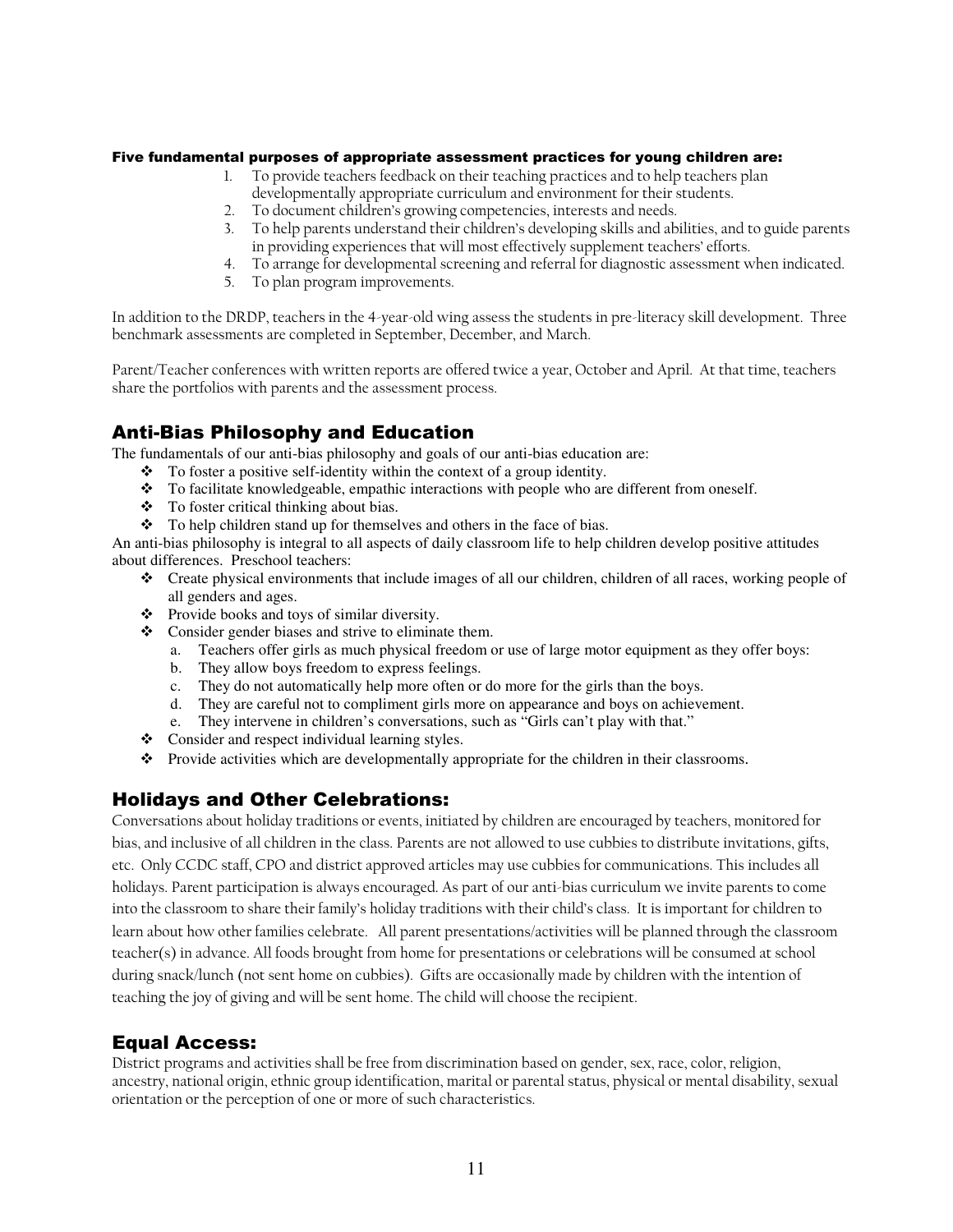# **Discipline**

Children participating in an active learning environment develop a sense of personal control (self regulation) and selfdiscipline. Teachers encourage children to use their words to solve disagreements. Teachers set clear limits for the children and use positive redirection. They explain logical consequences and use positive language. Teaching staff never use corporal punishment such as shaking or hitting and do not engage in psychological abuse or coercion. Neither threats or derogatory remarks, nor withholding food is ever used as a form of discipline.

If there is an on-going problem with a child's behavior the teacher will meet with the parent and the site director privately. A conference with the psychologist, teacher and parent will be arranged to develop a positive behavior support plan, if necessary.

Occasionally dis-enrollment occurs when a parent or child's needs cannot be met. We reserve the right to dis-enroll any child who presents a risk to the health or safety of other children or staff, or any child whose needs cannot be met in our program. Refusal or inability to follow our policies may also result in disenrollment.

## Outside Playground Guidelines:

- 1. Only adults are allowed to open any and all doors and gates.
- 2. Children must tell a teacher when they need to leave the play area to go to their cubby, water fountain, bathroom, or to greet family members.
- 3. The playground is age appropriate for children that are enrolled in each wing. Young siblings must be supervised by parents, and we ask that they not go on equipment intended for the older children.
- 4. The tire swing is closed unless a teacher is present.
- 5. Younger wing children will be supervised while using the bathroom.
- 6. All food must be eaten while sitting down in a chair or on a bench.

## Inside Behavior Guidelines:

1. Children must be supervised by an adult at all times. When a family member leaves, children must be with a teacher and never left in a classroom alone.

- 2. Children are expected to use gentle touches and words with people and materials.
- 3. When children arrive at school each day they must wash their hands.
- 4. All food must be eaten while sitting down in a chair or on a bench.
- 5. Children will walk in the classrooms.

#### The Younger Two-Year-Old Program (Room 3)

#### **The Daily Schedule in Room 3**

| 7:00  | 8:00  | Welcome, health checks, inside exploration, mixed ages in Room 1      |
|-------|-------|-----------------------------------------------------------------------|
| 8:00  | 8:30  | Children's free exploration, activity and play time                   |
| 8:30  | 9:00  | Pee-Pee Party! A diapering time                                       |
| 9:00  | 9:30  | Wash hands and welcome to the snack table                             |
| 9:30  | 10:00 | Children are invited to participate in a teacher facilitated activity |
| 10:00 | 10:15 | Clean-up classroom                                                    |
| 10:15 | 10:45 | Holly's group transitions outside                                     |
|       |       | Erica's group transitions to circle time                              |
| 10:45 | 11:15 | Erica's group goes outside                                            |
|       |       | Holly's group comes in for circle time                                |
| 11:15 | 11:30 | Complete outdoor play and wash hands                                  |
| 11:30 | 12:00 | Eat lunch together                                                    |
| 12:00 | 12:30 | Outside playtime and diaper/Potty Party                               |
| 12:30 |       | Morning program ends $-$ 1/2 day children go home for the day.        |
| 12:30 | 1:00  | Transition to rest time:                                              |
| 1:00  | 3:00  | Nap time                                                              |
| 3:00  | 3:30  | Diaper, Potty Party, hand washing, and play                           |
| 3:30  | 4:00  | Afternoon Snack                                                       |
| 4:00  | 4:30  | Outside play and exploration with rooms 1 and 2                       |
| 4:30  | 6:00  | All classrooms combine on Younger Wing yard or Room 2                 |
|       |       |                                                                       |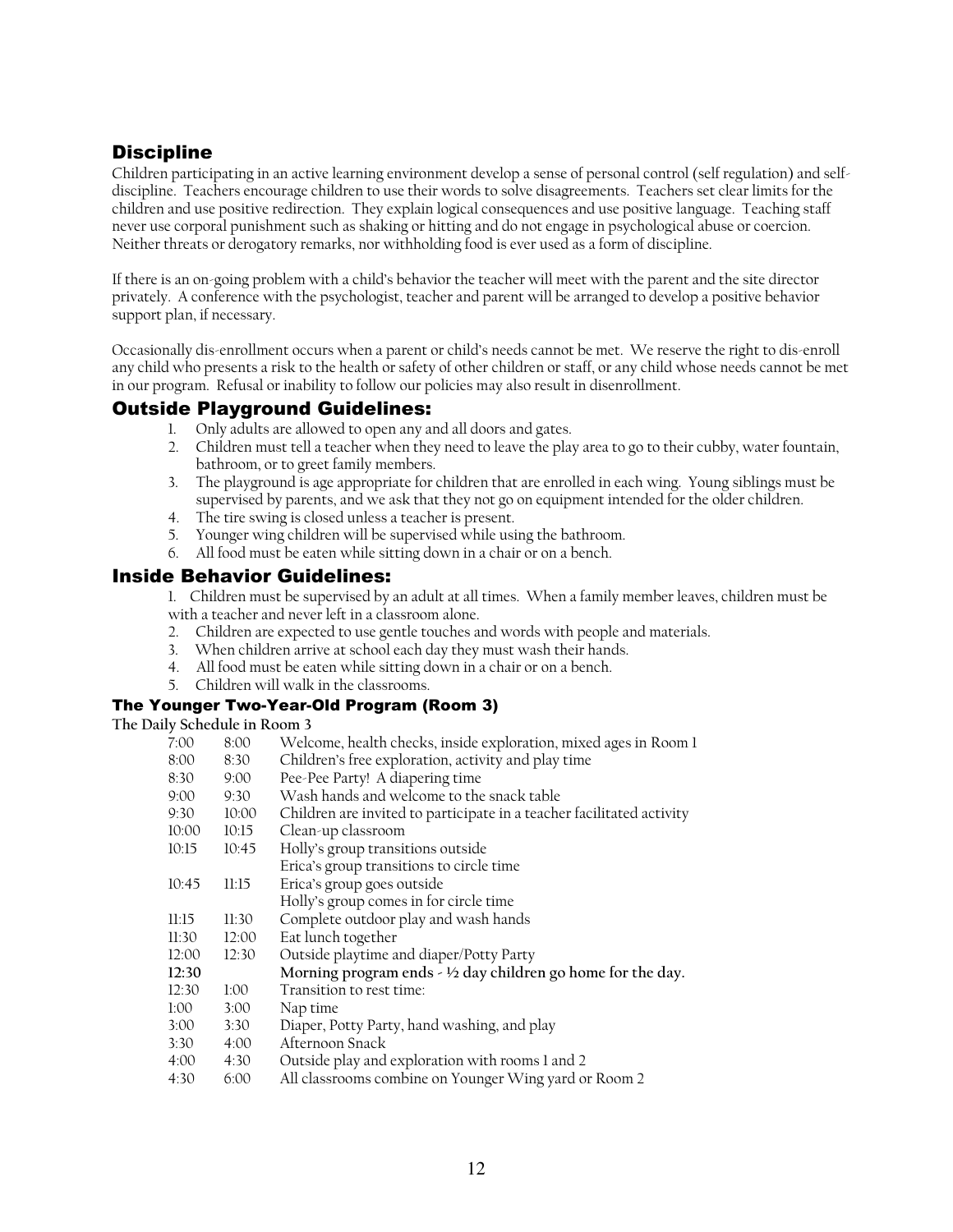#### Older Two-Year and Young Three-Year-Old program (Room 2) **The Daily Schedule in Room 2**

| The Daily Schedule in Room 2 |       |                                                                     |
|------------------------------|-------|---------------------------------------------------------------------|
| 7:00                         | 8:00  | Welcome, health checks, inside exploration, mixed ages in Room 1    |
| 8:00                         | 9:30  | Indoor explorations, toileting/diapering                            |
| 9:30                         | 9:50  | Snack, morning meeting, story time                                  |
| 9:50                         | 10:15 | Small Group Time                                                    |
| 10:15                        | 11:30 | Indoor exploration: art, music, books, dramatic play, manipulatives |
| 11:30                        | 12:00 | Lunch time                                                          |
| 12:00                        | 12:30 | Outside exploration with room 3, toileting/diapering                |
| 12:30                        |       | Morning program ends $-$ 1/2 day children go home for the day.      |
| 12:30                        | 1:00  | Transitioning to nap, toileting/diapering                           |
| 1:00                         | 3:00  | Nap time                                                            |
| 3:00                         | 3:30  | Toileting/diapering, hand washing                                   |
| 3:30                         | 4:00  | Afternoon Snack                                                     |
| 4:00                         | 6:00  | All classrooms combine on Younger Wing yard or Room 2               |
|                              |       | Three-Year-Old Program (Room 1)                                     |

# **The Daily Schedule in Room 1**

| 7:00  | 8:00     | Welcome, health checks, inside exploration, mixed ages in Room 1  |
|-------|----------|-------------------------------------------------------------------|
|       |          | Breakfast Club                                                    |
| 8:30  | $9.45*$  | Outdoor exploration                                               |
| 9:45  | 10:15    | Snack Time                                                        |
| 10:15 | 10:45    | Small Group                                                       |
| 10:45 | $11:50*$ | Inside work time                                                  |
| 11:50 | 12:10    | Small Group Story Time                                            |
| 12:10 | 12:30    | Lunch                                                             |
| 12:30 |          | Morning program ends $\sim$ 1/2 day children go home for the day. |
| 12:30 | 1:00     | Outdoor exploration for full day children                         |
| 1:00  | 3:15     | Quiet rest time                                                   |
| 3:15  | 3:30     | Afternoon Snack                                                   |
| 3:30  | 6:00     | Indoor or Outdoor Exploration                                     |
|       |          | All classrooms combine on Younger Wing yard or Room 2             |
|       |          |                                                                   |

*\*schedules are subject to adjustments due to weather, special events, and to meet the children's needs and interests.* 

# Four-Year-Old Program (Rooms 4/5)

**The Daily Schedule in Room 4 & 5** 

| 7:00    | 7:45  | Welcome, health checks, inside exploration, mixed ages in Room 1                        |
|---------|-------|-----------------------------------------------------------------------------------------|
| 7:45    | 8:30  | Indoor exploration – (Room 4 & 5)                                                       |
| 8:30    | 9:10  | Outdoor exploration - weather permitting                                                |
| 9:10    | 9:15  | Transition inside                                                                       |
| 9.15    | 9:50  | Snack                                                                                   |
| 9:50    | 10:30 | Morning Meeting and Circle Time                                                         |
| 10:30   | 11:45 | Open Centers                                                                            |
| 11:45   | 12:00 | Clean up and Closing Meeting                                                            |
| 12:00   | 12:30 | Lunch                                                                                   |
| 12:30   |       | Morning program ends $\sim$ 1/2 day children go home for the day.                       |
| 12:30   | 1:00  | Outdoor exploration                                                                     |
| 1:00    | 3:00  | Quiet rest time                                                                         |
| 3:00    | 3:30  | Group gathering (Room 4/5)                                                              |
| 3:30    | 4:00  | Afternoon snack                                                                         |
| 4:00    | 4:30  | Outdoor exploration-weather permitting                                                  |
| 4:30    | 6:00  | Transition to Younger Wing, departures, and outdoor exploration at Room 2 with selected |
| centers |       |                                                                                         |
|         |       |                                                                                         |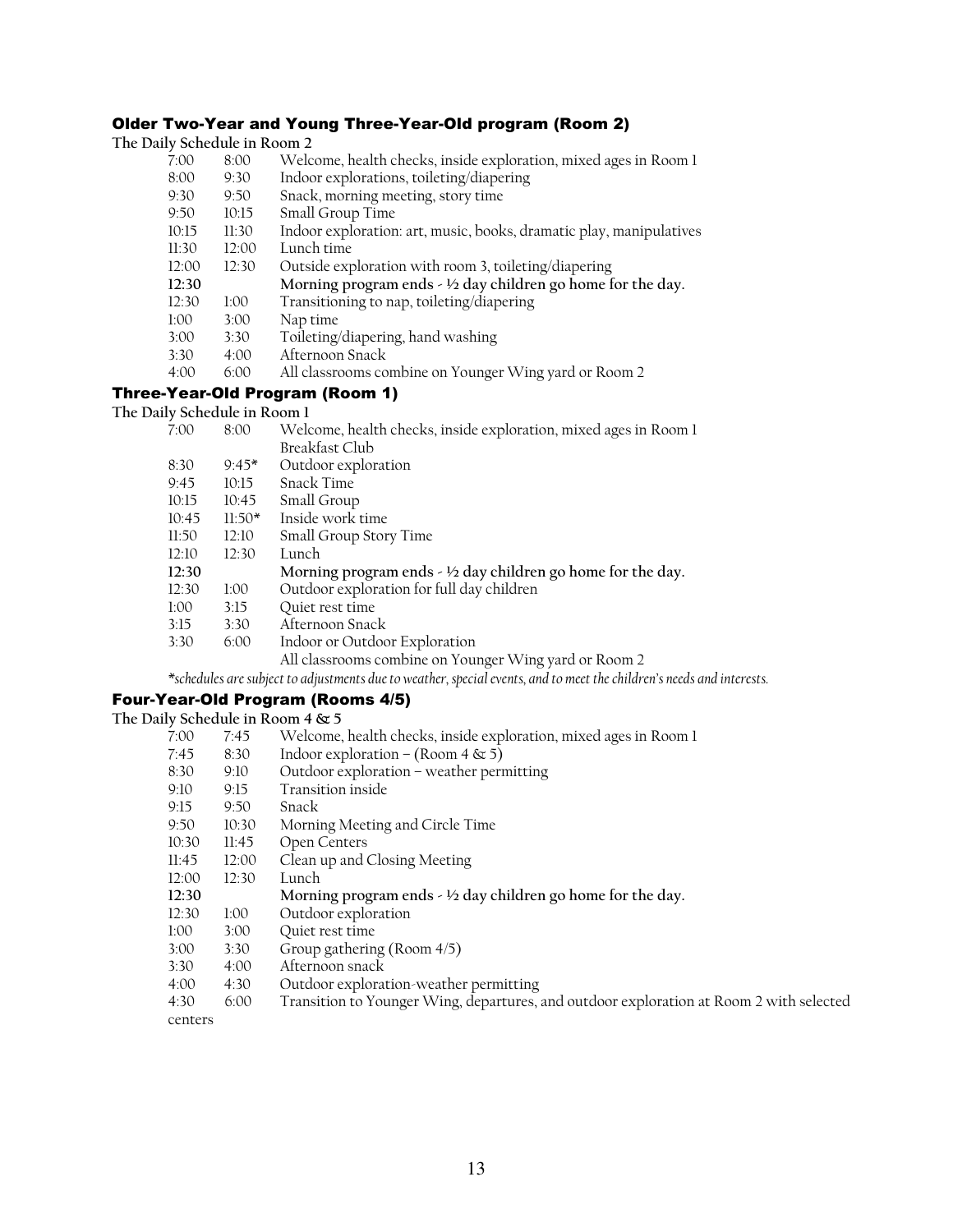#### Older-Four-Year Olds and Five-Year-Old Program (Room 7)

| The Daily Schedule in Room 7 |       |                                                                                                    |
|------------------------------|-------|----------------------------------------------------------------------------------------------------|
| 7:00                         | 7:45  | Welcome, health checks, inside exploration, mixed ages in Room 1                                   |
| 7:45                         | 8:30  | Indoor exploration – (Room 4 & 5)                                                                  |
| 8:30                         | 9:30  | Outdoor play and exploration                                                                       |
| 9:30                         | 9:40  | Bathroom and hand washing                                                                          |
| 9:40                         | 10:00 | Snack                                                                                              |
| 10:00                        | 10:20 | Large group, circle, calendar, journals                                                            |
| 10:20                        | 11:40 | Inside center choices and small group activities                                                   |
| 11:40                        | 12:00 | Clean up, hand washing and closing circle                                                          |
| 12:05                        | 12:30 | Lunch                                                                                              |
| 12:30                        |       | Morning program ends $\sim$ 1/2 day children go home for the day.                                  |
| 12:30                        | 1:00  | Outdoor play, bathroom, and hand washing for full day children                                     |
| 1:00                         | 3:00  | Rest time                                                                                          |
| 3:00                         | 4:00  | Selected centers and activities, snack in Room 5                                                   |
| 4:00                         | 4:30  | Outdoor play                                                                                       |
| 4:30                         | 6:00  | Transition to Younger Wing, departures, and outdoor exploration at Room 2 with<br>selected centers |

#### Parent Involvement

CCDC encourages all parents to be involved in our program in many different ways. Research and practice have proven that parent involvement provides benefits to the child, the parent and the teacher. Children are very happy when their parents take part in activities at the school. Each classroom has a parent volunteer sign-up. In addition to family celebrations shared with the class, parents can take part in the everyday classroom community by volunteering on a regularly scheduled time. The teachers welcome making a plan with you to ensure a rewarding experience for you and the children.

Communication with parents is very important to us. Teachers are available to talk with you on a daily basis regarding your child and how his/her day went at CCDC. We also have a "What We Did Today" page posted on the sign-in sheets each afternoon. This is to give you a few specifics that will help you initiate conversation with your child about something that happened at school that day.

CCDC publishes a monthly newsletter and puts lots of announcements and reminders out via Email. Parents are always welcome in the classroom. Please plan classroom visits with your child's teacher.

Each fall there is a Back-to-School-Night for parents to visit with teachers and other parents and to hear about the children's program here at CCDC and the Carmelo Parent Organization.

As noted in the Assessment Section, parent conferences are held in the fall and in the spring, but you may certainly request a conference with a teacher, head teacher or site director at any time you have concerns or questions.

Communication from you to us is so valuable. Please inform your child's teacher if something out of the ordinary is happening at home such as moving, houseguests, illness of a family member, death of a pet, etc. Changes of all kinds affect the children and our awareness of those changes can allow us to help the child talk about and deal with the situation.

Teachers and parents have a joint responsibility for the healthy growth and education of children. The CCDC staff acknowledges that joint responsibility and shares in your aspirations for your children. We strive to keep open communication between your family and us so we can best serve you and your child.

**Open Door Policy:** Parents are welcome to visit the classrooms at any time when a Staff member is present. Various classrooms close throughout each day and are off limits to students and families when closed. CCDC staff members work in partnership with colleagues and parents, communicating regularly to ensure successful fulfillment of program and individual goals and to meet each child's individual needs while providing consistency to all children. We value parent participation, realizing both their involvement and evaluation are essential to a quality program.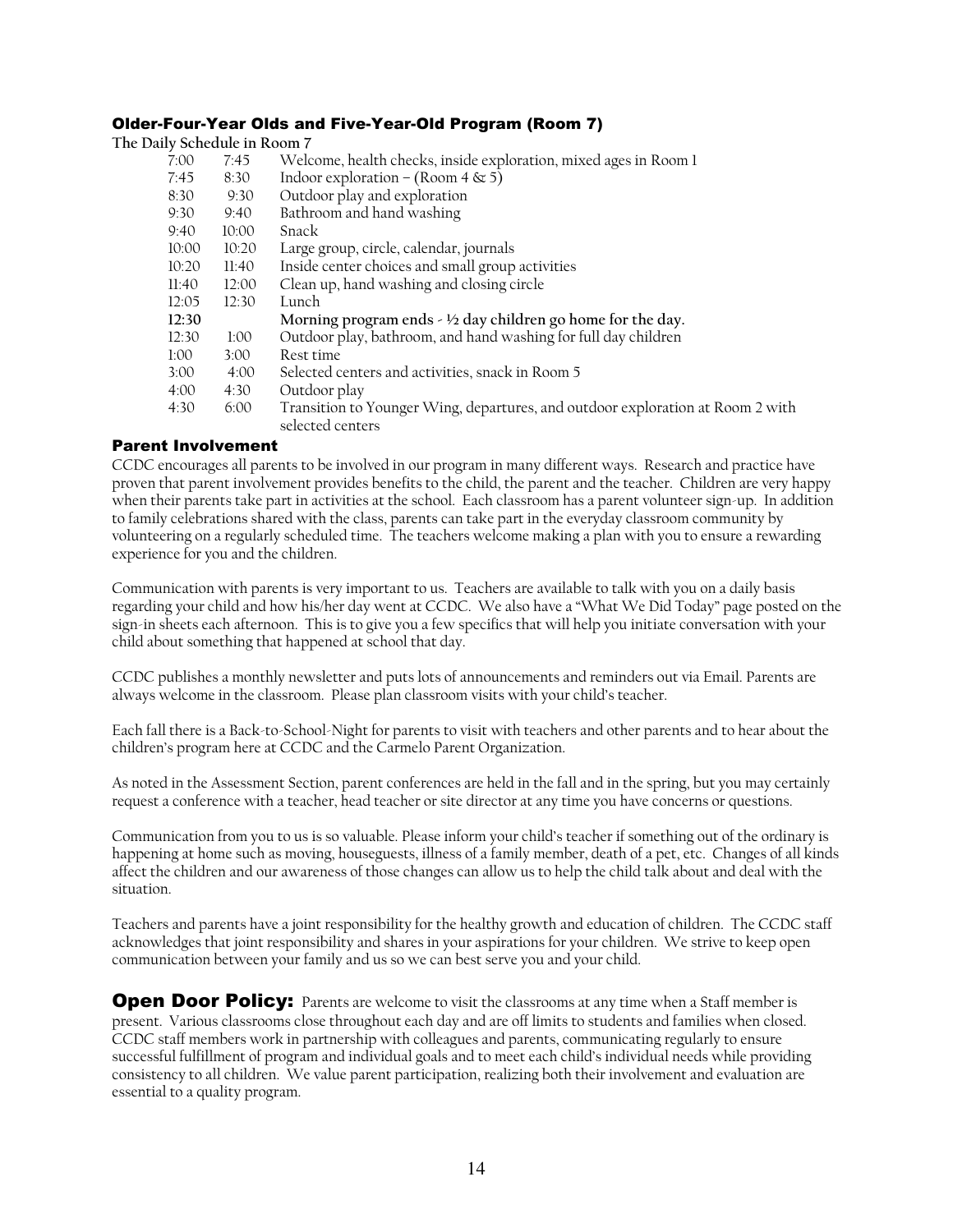# Carmel Child Development Center Preschool (2-6 years) Programs Waitlist Policy

- CUSD employees working on-site at C.C.D.C. are given priority over other CUSD employees.
- CUSD employees (regardless of position, seniority, or prior enrollment) are given priority over non-employees.
- Students referred directly by the Chief Student Services Officer for preschool placement as part of their special education services will be given priority after CUSD employees.
- The waitlist will be filled according to the date of written request to be added to the waitlist. Enrollment in the program will be filled according to the oldest date on the waitlist.
- Applying for CA state preschool program (CSPP) funding will not affect this ranking. Funding is granted first to CUSD residents who qualify under the CSPP guideline and to all others in enrollment order as the grant funds permit.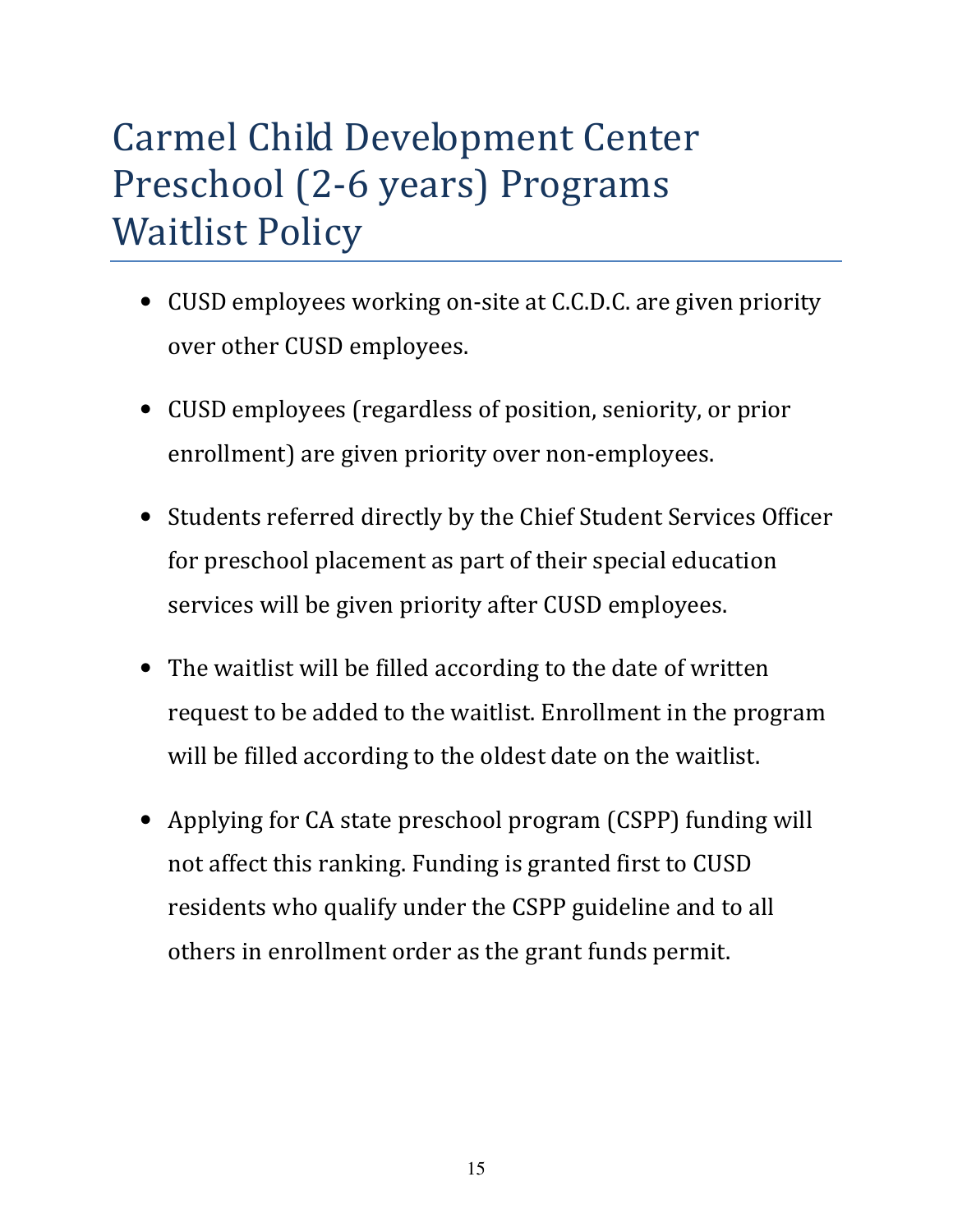# CARMELO PARENTS ORGANIZATION (CPO)

CPO is a formal parent club founded in 1995. We meet once a month to discuss fundraising, school, community building, and ways to make Carmelo the best school it can be. Parents and teachers are encouraged to attend. Meeting day and time will be determined at first meeting of the year. **We Need Your Help.** Every family can contribute to our school.

#### **CPO Objectives are:**

- Create an early, strong sense of connection between family and community
- Purchase materials and equipment for the classrooms
- Distribute discretionary emergency funds for families in need
- Offer parent education

#### **CPO Activities are:**

- Back to School Nights
- Trike-A-Thon
- Family Beach Gathering
- Fall Feast
- Teacher Appreciation Luncheon
- Parent Education Nights
- Spring Fundraiser
- Spring Family Gathering

## **CPO Officers and Committee Chairs:**

#### *CPO President:*

 Attends monthly meetings, sets the agenda and presides over the meeting. This person is the liaison between CPO and school administration, as well as representing the organization externally if the need arises. Writes a monthly column for the school newsletter

#### **CPO Vice-President:**

 Communicates/assists President, coordinates major fundraising and community events—liaison between CPO and community.

#### **CPO Secretary:**

Attends monthly CPO meetings, records and distributes minutes.

#### **CPO Treasurer:**

 Attends monthly CPO meetings, keeps financial records, creates and distributes financial statements, is responsible for all bank transactions.

## Room Parents

Room Parents are a crucial liaison between CPO and your child's classroom. Duties include: Communicating the teacher's wish list, soliciting parent volunteers, donations, participation, and arranging Teacher Appreciation.

Trike-a-Thon This fundraiser (similar to a Walk-a-Thon) is a Carmelo tradition. The entire school participates as the children ride their bikes, trikes, or scooters in laps around the blacktop. Parents and friends sponsor their child's efforts through pledges. CPO hosts a Silent Auction of classroom projects and food items. Many volunteers are required to make this a success. The kids LOVE it!

**Hospitality** This committee helps organize food needs for Carmelo events such as Graduation, Teacher Appreciation, and other events.